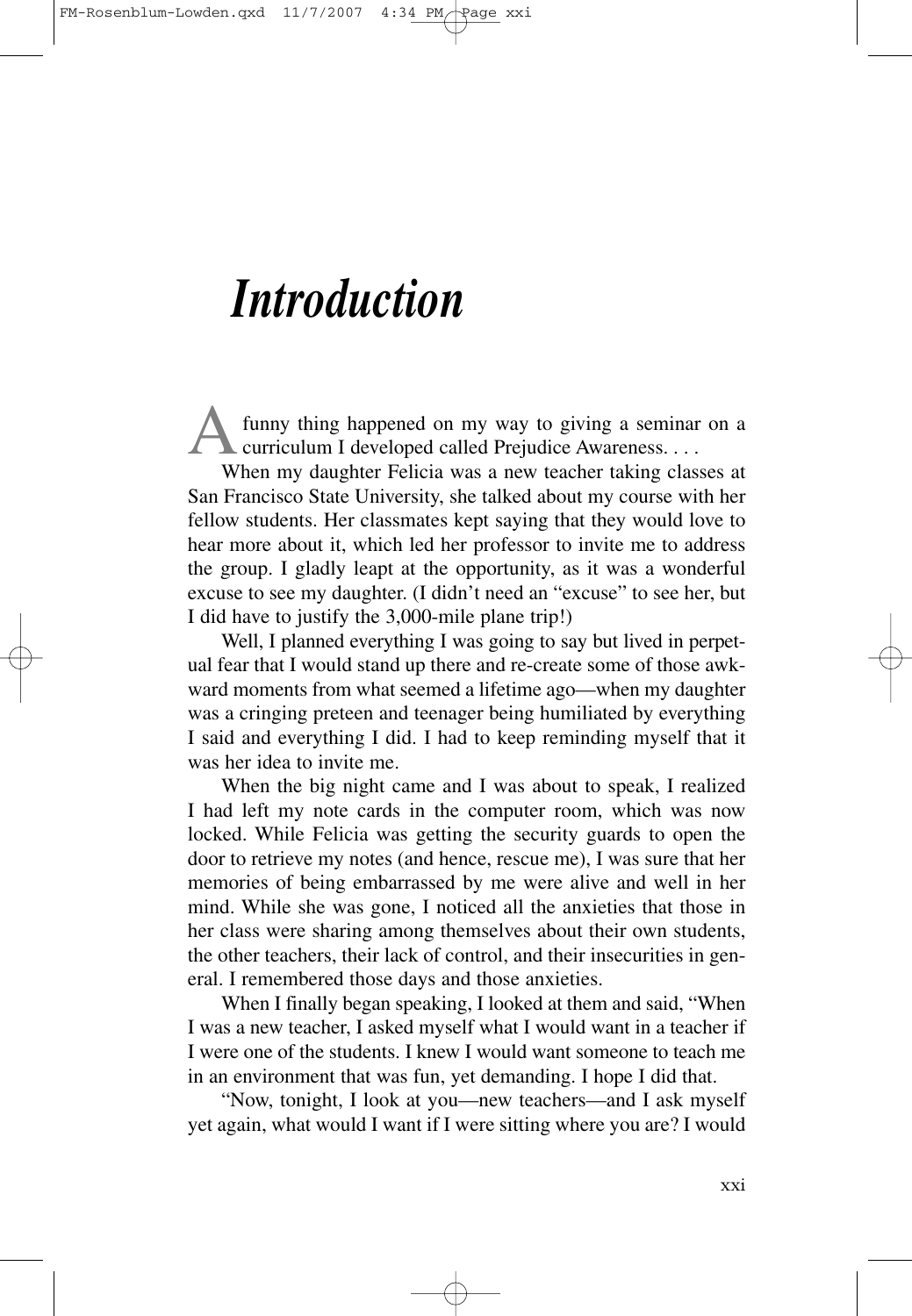## xxii——You Have to Go to School . . . You're the Teacher!

want a real live classroom teacher—a person who has 175 children passing through her classroom every day and has all kinds of strategies to cope with the daily routines and crises that occur—to tell me her 'tricks of the trade.'"

Their heads were nodding so furiously, I knew I was right on target. For the next two hours, I shared with them the skills I had accumulated from my contact with so many thousands of young people between 8 and 17 years of age, and from the wisdom I had amassed by having students share their journals and personal thoughts with me. I had also led parent-teacher workshops for many years and was trained in the specialty area of conflict resolution, and I was able to draw on those experiences. After sharing teaching strategies for two hours, I discussed my course on prejudice for another two hours. And guess what? My daughter winked and gave me two thumbs up. Puberty was over . . . I hadn't humiliated her and she is a contributor to this new edition. Who would have thought?

Since that day I have shared my strategies and ideas in workshops with countless other teachers who provided valuable feedback and encouragement. This book has evolved out of that process.

My goal in writing this book is to give teachers the book I wish I'd had when I was first struggling in the classroom—a "teacherfriendly" book to tell me what to expect, how to make my classroom a place that students can't wait to get to and where they want to learn; a common-sense book with a sense of humor, written by someone who has been in the classroom—and who loved every day of it. I also hope to help veteran teachers prevent "burnout" by offering fresh ideas and sharing stories with which they can identify.

In this book there are over 300 strategies to help preservice, new, and experienced teachers develop rapport with students and manage everyday school problems. Major topics include how to start a successful year, how to help students learn responsibility, how to communicate with honesty and fairness, how to build students' confidence, how to prevent confrontation and showdowns, and how to work effectively with parents and school staff.

Let me express my gratitude to all the teachers who have been kind enough to share how the first two editions of this book have helped them in their classrooms. What has delighted me is the diversity of readers, from the student teacher to the seasoned veteran.

To all teachers who are looking for new strategies, I hope I provide those for you. I am sure there are some strategies to which you